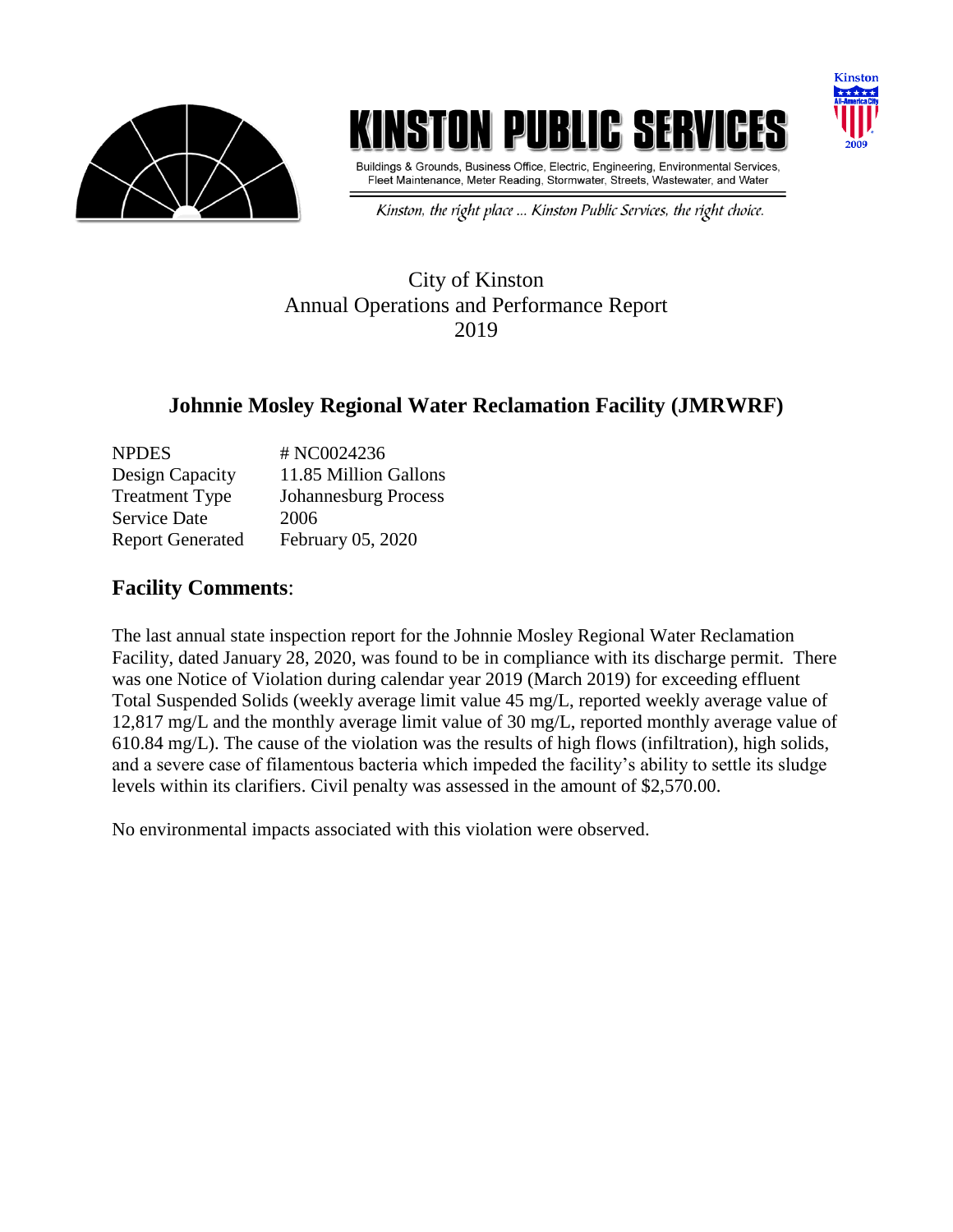#### **SANITARY SEWER COLLECTION SYSTEM**

During calendar year 2019, the collection system reported one sanitary sewer overflow (SSO) and spill.

Any spill of 1,000 gallons or more and any reaching surface waters are required to be reported to the DWQ.

On February 24, 2019, the City of Kinston had a wastewater spill of an estimated 3,000 gallons from manhole #115AD located at 107 Springhill St., Kinston, NC. The manhole that overflowed already had a bypass pump in place. The pump was in place to bypass sewer located in this area for replacing a sewer outfall line damaged during Hurricane Florence. The bypass pump had an electrical failure which resulted in the SSO. There was a secondary pump in place but unfortunately the electrical issue caused both pumps to shut down. Xylem water solutions were immediately notified and were on site within the hour. Both pumps were put back into service and sewer was reclaimed by the Jet Vac Truck.

The City of Kinston Public Services Department confirmed that the spill, repairs and cleaning of the surrounding areas were properly addressed. The City also notified the Division of Water Quality of the incident.

As of this report, the City believes there was no fish kills or impairments of the surface waters.

The last state inspection report for the collection system is dated November 19, 2014.